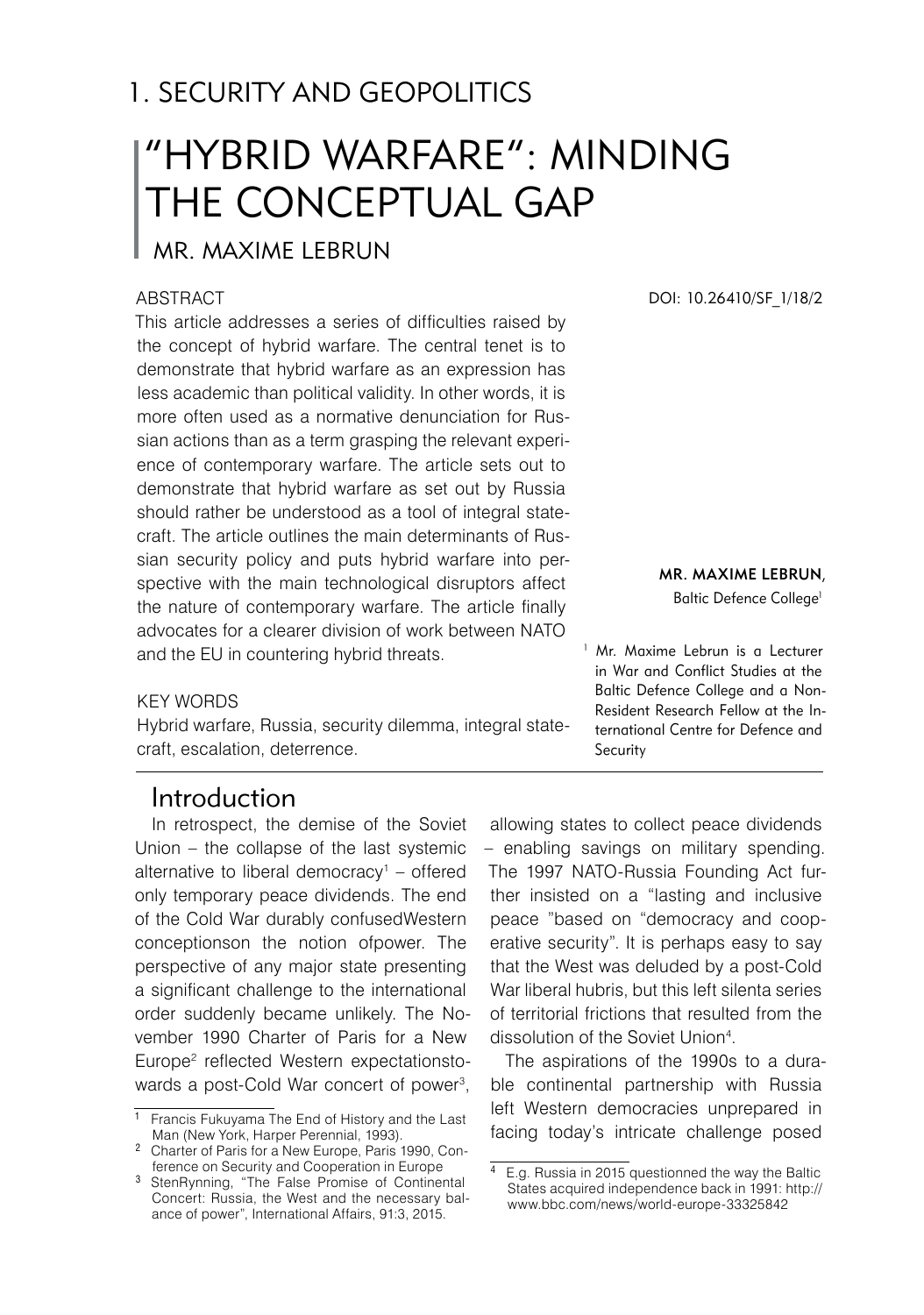by the Kremlin. Western states still cling to the finality of restoring cordial mutual relations. At the same time, ambiguous political warfare and the inextricable stalemate in Ukraine have consistently ledto deteriorating relations<sup>5</sup>. The Kremlin's blows at the fundamentals of the European security architecture since 2014 took Western states off-guard and in disunity. The discourse on hybrid threats and hybrid warfare can be understood in this sense to reveal definitional shortcomings that impede devising a smart and strategic posture to Russia's agenda .

"Hybrid" has become a buzzword that abuses the reality it aimed to designate. Therefore, this paper exploits the concept of coercive power projection in order to analyse "hybrid warfare" not as a new substance of war but rather a strategy of integral statecraft that is used by Russia in a particularly agile fashion*.* This would allow critical distance from the too narrow focus on "hybrid threats" by devising a more comprehensive framework tounderstand hybridity. NATO and EU structures made in the past years significant investments in the study of hybrid threats and hybrid warfare. In spite of this focus, reflections came largely inconclusive<sup>7</sup>.

This paper will propose a series of elements to better account for the Kremlin's policies, whether in Ukraine or towards the wider Europe. The first part of the development will propose to read Russian hybrid warfare through the prism of a country's ability to exercise the full extent of its statecraft. The second part attempts to contex-

tualise the determinants of Russia's actions. The final part aims to put into perspective Russian hybrid warfare with the evolution of warfare in relation to technological disruptors brought about by the information age.

## 1. Russian hybrid warfare as an expression of integral statecraft

Russia and the West, for historical and strategic reasons, have widely different conceptions of the importance and role of statecraft in nowadays world. Western reflections on war and warfare often fail to grasp sets of beliefs that fundamentally differ from their owndefence and security planning assumptions. Russia being a plain land power without natural borders or protections, it has repeatedly been subject to land invasions throughout its history. This nurtured a feeling of insecurity and vulnerability that placed territory and border issues as centrepieces in Russian foreign and security policy. Therefore, the Russian military consistently plans for potential surprises that adversaries might inflict upon Russia. This created a culture of strategic surprise and a traditional posture ofpreemption and strategic counter-surprise<sup>8</sup>.

This feeling of vulnerability is a source of a further rift in conceptions with the West. It gave Russia the conviction thatstate *agency* can decisively influence the external conditions of its existence. Because of this conviction in the power of agency, Russia acts along a modern conception of state actorness. In direct line with its existential border and territory disputes, Russia assumes it has the power to change the international system as well as to avoid a regime change domestically. By contrast,

<sup>&</sup>lt;sup>5</sup> Sanctions remain linked in their lifting to the long term objectives as set out in the 1997 Founding Act, Rynning, Ibid.

AlexanderLanozska"Russian Hybrid Warfare and Extended Deterrence in Eastern Europe", International Affairs, 92:1 (2016), pp. 175-195.

<sup>&</sup>lt;sup>7</sup> Although it is worth noting the sheer amount of official and non official publications on the subject, it is the opinion in this paper that the overall level of reflection is rather superficial and fails to penetrate the depth of the topic.

<sup>8</sup> Stephen R. Covington, "The Culture of Strategic Thought Behind Russia's Modern Approaches to Warfare", Harvard Kennedy School BelferCenter for Science and International Affairs, Paper, October 2016.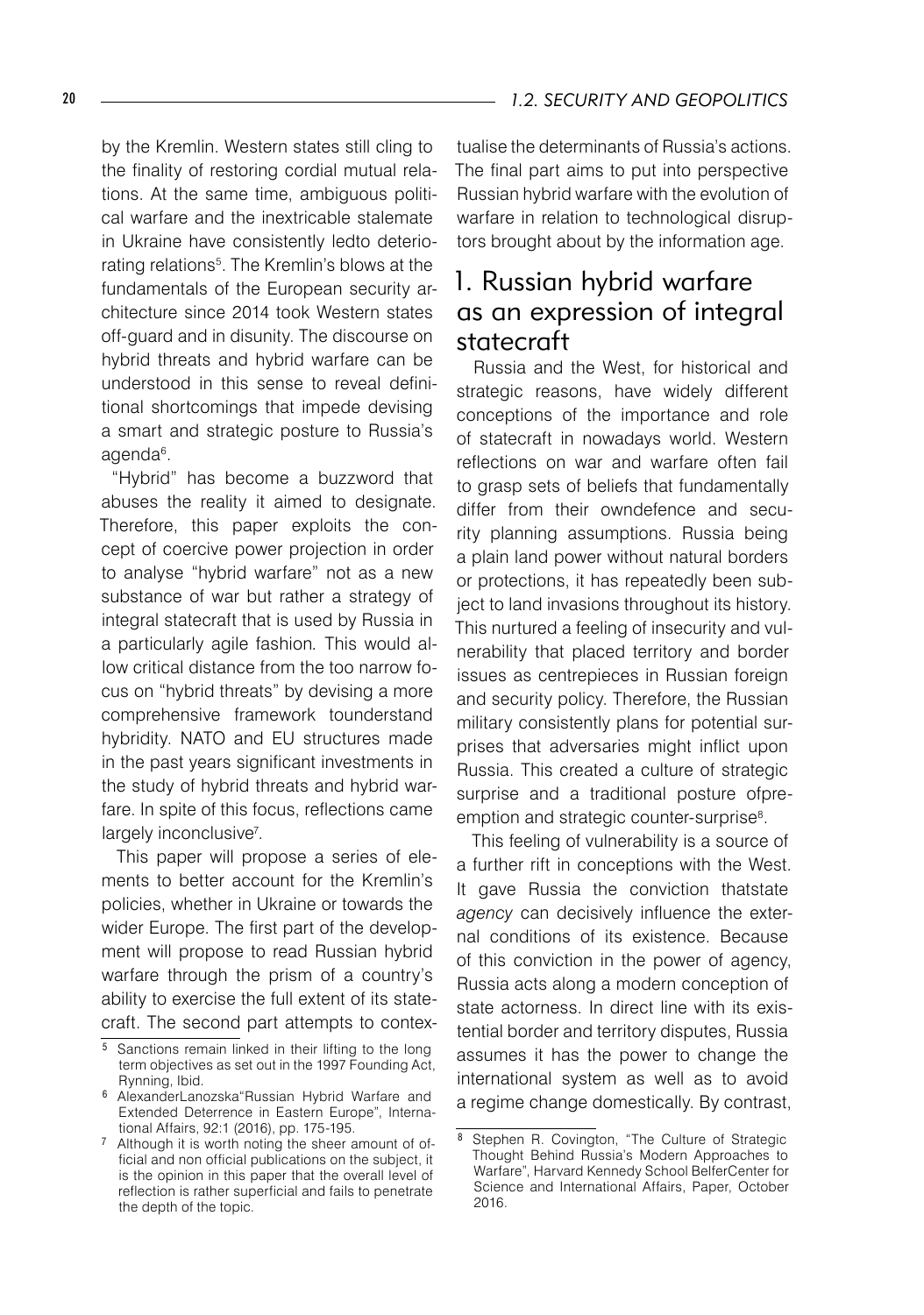the West has *postmodern* expectations as to the international society of states<sup>9</sup>. The post-modern condition reckons the modesty of agency – in this case, that a state is neither able nor entitled to change the international order unilaterally<sup>10</sup>. The Paris Charter of 1990, which ignored the perspective of territorial change, illustrates the discrepancy between Russia's modern actorness and the West's post-modern attitude. The drafters of the Charter deemed irrelevant to make for a renewed balance of power since state resurgence would be unlikely. The hope for a restoration of cordial relations took precedence.

The combination in Russia of a culture of strategic surprise and a belief in the power of modern actorness made for a military doctrine that could qualify as *total* or *integral defence*. Russia's coercive power projection takes roots in the belief that its territory is indefensible. Russian military doctrineposes that effective defence requires "total" defence, which is the overarching *weaponization* of regular areas of public life. Threat perception in Moscow consequently led to an all-out securitization of society. Virtually every aspect of the political, media, economic, social and cultural life can gear into offensive and defensive configurations<sup>11</sup>.

Much has been written arguing of Russia's use of hybrid warfare. However, such a label could prove misleading. The literature on hybrid warfare broadly suggests that it refers to the combination of military and non-military means in a profoundly asymmetric fashion. Hybrid warfare is mostly considered as an instrument of the weaker power in order to negate the more powerful adversary's advantages. The use of ambiguous, multi-vector military and

non-military operations is a rather pragmatic, cheap and efficient manner of achieving objectives without perilous escalation with an adversary whose power cannot be matched. Russian actions however go beyond hybrid warfare understood as an instrument of the weaker. Instead, Russia uses hybrid warfare as an instrument of the *regional powerful*12. As seen in Crimea and Eastern Ukraine, Russia's coercive power projection was enabled by its possession of regional escalation dominance<sup>13</sup>. On the one hand, the sheer presence of Russian troops on the Peninsula and the massive numbers of them bordering Ukraine incited Kiev not to respond too strongly while the Kremlin made a point to maintain the level of violence below a certain threshold in order not to warrant Western intervention. It is in sum a perilous equilibrium attempt that shows an aversion to military escalation – because of global inferiority to NATO – combined withregional offensive deterrence.

The Kremlin's equilibrium exercise, between threshold violence and escalation dominance, frames Russia's actions less as a mode of hybrid warfare than as an application of a strategy of integral statecraft. This relates to the ability of a state to mobilize the near totality of its levers of power towards a given purpose. Russia's use of integral statecraft, or the *total mobilization of the instruments of the state towards a given aggressive objective* is a conceptual asymmetry to Western democracies. It merges the realms of war, peace, and crisis as well as it fuses civilian and military capabilities. For Russia, to paraphrase Clausewitz and stretch his point, *peace is merely the continuation of war by other means.* Western

 $\overline{9}$  Ibid.

<sup>10</sup> Jean-FrancoisLyotard, La condition post-moderne: rapport sur le savoir (Paris, Les Editions de Minuit, 1984)

 $11$  Ibid.

<sup>12</sup> Alexander Lanoszka, "Russian Hybrid Warfare and Extended Deterrence in Eastern Europe", International Affairs, 92:1 (2016), pp. 175-195.

<sup>13</sup> See Lanoszka 2016, it is the ability for the belligerent to "engage and defeat its target at different levels of military escalation".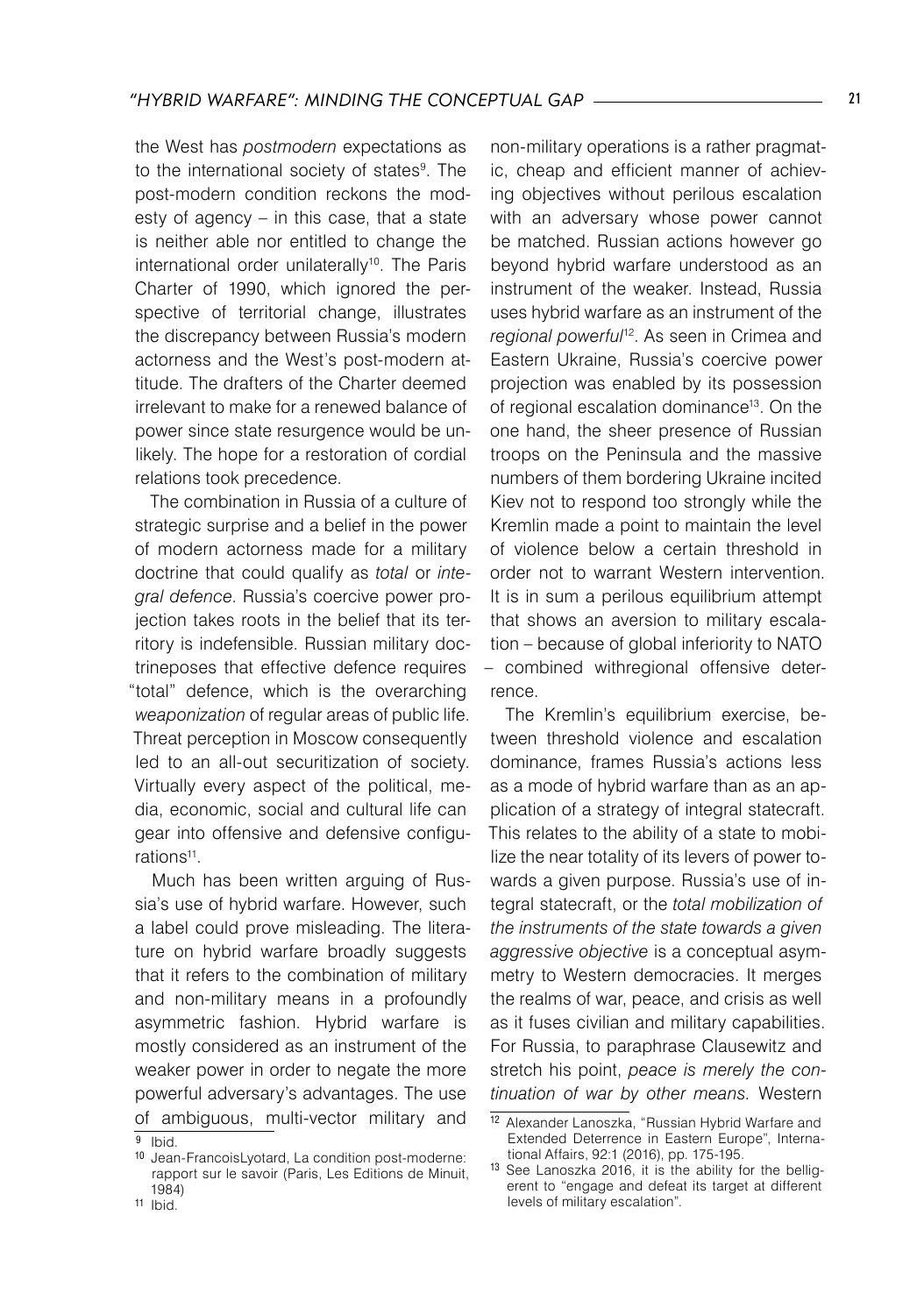political philosophy on the contrary cannot understand war without peace as the former's necessary end<sup>14</sup>.

This fundamental discrepancy between the West and Russia as to the conception of war and peace unfolds along a series of asymmetries. The most striking of all in operational terms concerns the degree of integration of civil and military actors at the highest strategic levels. Russia's National Defence Management Centre constitutes a Command and Controlcapacity in its own right and of its own type, which liberal democracies can not match. The Centre integrates the 50 departments, agencies and ministries that have mobilisation responsibilities in the country's Plan for Defence15 . The depth of integration of actors, the cooperation and information exchange protocols upon which it relies are necessary to steer Russia's integral statecraft mobilisation. The Centre exemplifies that Russia's political backwardness offers undeniable operational advantage towards Western states because it rests on the absence of the principle of separation of power as well as of civilian control over the military.

The Kremlin's appetence for such integral statecraft has emboldened Russia to press upon asymmetric pressure points in western societies. To name but a few domains, freedom of speech, freedom of assembly and the rule of law are turned into weaknesses and weaponized against Western societies' resolve through irregular and covert tactics. Information warfare exploits opportunities laid out by the existence of a free press and a culture of contradiction. The steering of popular resentment takes advantage of the right of assembly. Finally, the use of subversive methods remaining below a certain threshold of deniability aims at frustrating the authorities' response and denying them the legal argument and political narrative for retaliation.

## Imagining the sources of Russian conduct to avoid a fateful replay of the previous war

The manifestations of Russian integral statecraft exacerbate a security dilemma. The more Russia appears revisionist and resurgent towards its Western neighbours, the more the latter will be compelled to beef up deterrence in the eastern flank of the Atlantic Alliance. The objective of Russia's strategy is to be able to show to its population that its relations with the West remain adversarial. This has especially been the case after President Putin's contested election of 2012 and the country's economic downturn. Therefore, it is beneficial to the Kremlin to have its propaganda validated by Western reactions.

As Frank P. Harvey put it in his remarkable deconstruction of the run-up to the 2003 Second Gulf War, the US and its allies at the time failed to imagine why Iraq's autocrat would keep pretending to have weapons of mass destruction<sup>16</sup>. There is a similar risk to fail to imagine the drivers of Russian strategic security policy. From a strategic viewpoint, positioning troops and capacities in the Alliance's Eastern flank denotes that Euro-Atlantic leaders

<sup>14</sup> Pierre Hassner, "Guerre et paix", in P. Raynaud and Stephane Rials (dir), Dictionnaire de philosophie politique, Presses Universitaires de France, Paris, 2008, p. 301.

<sup>15</sup> Julian Cooper "If War Comes Tomorrow: How Russia Prepares for Possible Armed Aggression", Whitehall Report 4-16, RUSI, August 2016, p. 47.

<sup>16</sup> Frank P. Harvey, Explaining the Iraq War: Counterfactual Theory, Logic and Evidence (Cambridge, Cambridge University Press, 2012). The argument is that political and intelligence analyses failed to understand that Saddam Hussein kept pretending to detain WMDs in order to keep balancing Iran's assertive efforts against Iraq. Estimates failed to imagine that Saddam Hussein was betting that the US and its allies would not act upon his assertions and that it would permit him to maintain ambiguity as to his retaining a nuclear arsenal to deter Iranian aggression.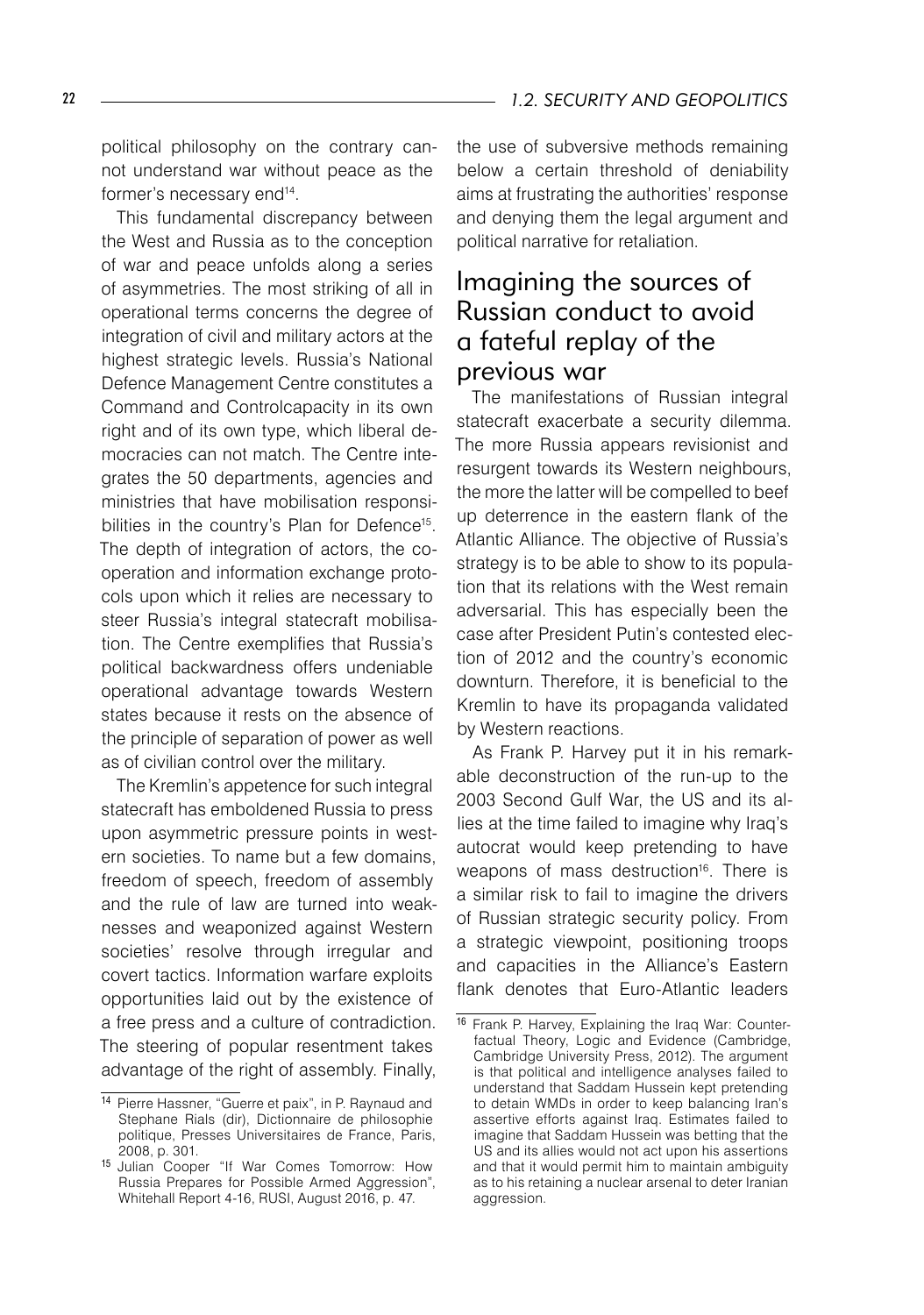would assume Russia tobe the potential attacker in a conventional conflict. To ground this view, it is often pointed out that massive Russian capabilities are positioned in the Western Military District, directly threatening the Baltic States. However, it could be argued that Russia relies ratheron the sheer massive presence of its troops as an enabler of other non-military actions than on actually combat-ready troops. Russian strategic documents prepare for ambiguity and non-attribution of hostile actions precisely as a way to circumvent NATO's conventional superiority. It is a political challenge that NATO and the US do not seem to prepare for.

The formulation of Russia's coercive power projection is less the pursuit of national interest than that of the regime's and its method of vertical power. The authoritarian nature of Russia's governance makes its strategic security policy reflect the regime's self-preservation imperatives. This is characteristic of "limited access order"17 as a form of governance such as Russia's. Understanding Russia as a limited access order means to consider it as a society in which power positions of the economy are divided among elites whose interest remainsto maximize and maintain a steady rent. Douglas North *et al* argues that in such a system, elites are encouraged to be peaceful to each other in order to contain violence that would entail their ruin. National interest gets confused with "special interests"18 – opening up the regime and the economy would break up fruitful monopolistic positions, which makes for a continuous posture of confrontation. Russia's power vertical entails its leader to

distribute advantages linked to the state apparatus in exchange for political loyalty. Considering Russia's governance as a limited access order allows understanding its drive for external provocation as*discursive*  bellicosity<sup>19</sup> in order to maintain societal consensus on the regime at home by sustaining a passiveand resiliency-oriented popular mind-set.

Responses from NATO seem to overlook that, just as in counter-terrorism, the devil lies in the reaction<sup>20</sup>. Deploying land forces in the Baltic states allows Russian propaganda to denounce "aggressive" Western military build-up and to claim validation for domestic propaganda. Although the Kremlin's propaganda machine would always find ways to claim NATO to be an aggressive alliance against Russia, it is fair to say that despite the reassurance effect for the Baltic populations, aligning ground troops does not necessarily make sense. The Russian military will always have land power escalation dominance because of its size and culture. However, a more efficient posture for NATO would be to fill up the naval and aerial gaps in the Baltic region<sup>21</sup>. This would be especially relevant if NATO's deterrence posture is to be credible in the face of enhanced A2/AD and electromagnetic Russian capacities<sup>22</sup>.

Countering Russian hybrid warfare – or more precisely Russian integral statecraft – requires political build-up and targeted military gap filling. Russia does not possess global escalation dominance to NATO. The situation is therefore different from

<sup>17</sup> Douglas C. North, John Joseph Wallis, Barry R. Weingast, Violence and Social Orders (Cambridge, Cambridge University Press, 2009).

<sup>18</sup> Vadim Kononenko, Arkady Moshes (Ed.), Russia as a Network State: What Works in Russia When State Institutions Do Not (Basingstoke, Palgrave McMillan, 2011) p. 7.

<sup>&</sup>lt;sup>19</sup> Discursive bellicosity is understood here less as a reflection of objective national interest and rather as reflecting an actor's political imperative for selfpreservation.

<sup>20</sup> Maxime Lebrun, "Lost In Reaction: The French War on Terror", ICDS Blog, 18 April 2017.

<sup>21</sup> Wesley Clark, JuriLuik, EgonRamms, Richard Shirreff, "Closing NATO's Baltic Gap", ICDS Report, May 2016.

<sup>22</sup> Roger N. McDermott, "Russia's Electronic Warfare Capabilities to 2025", ICDS Report, September 2017.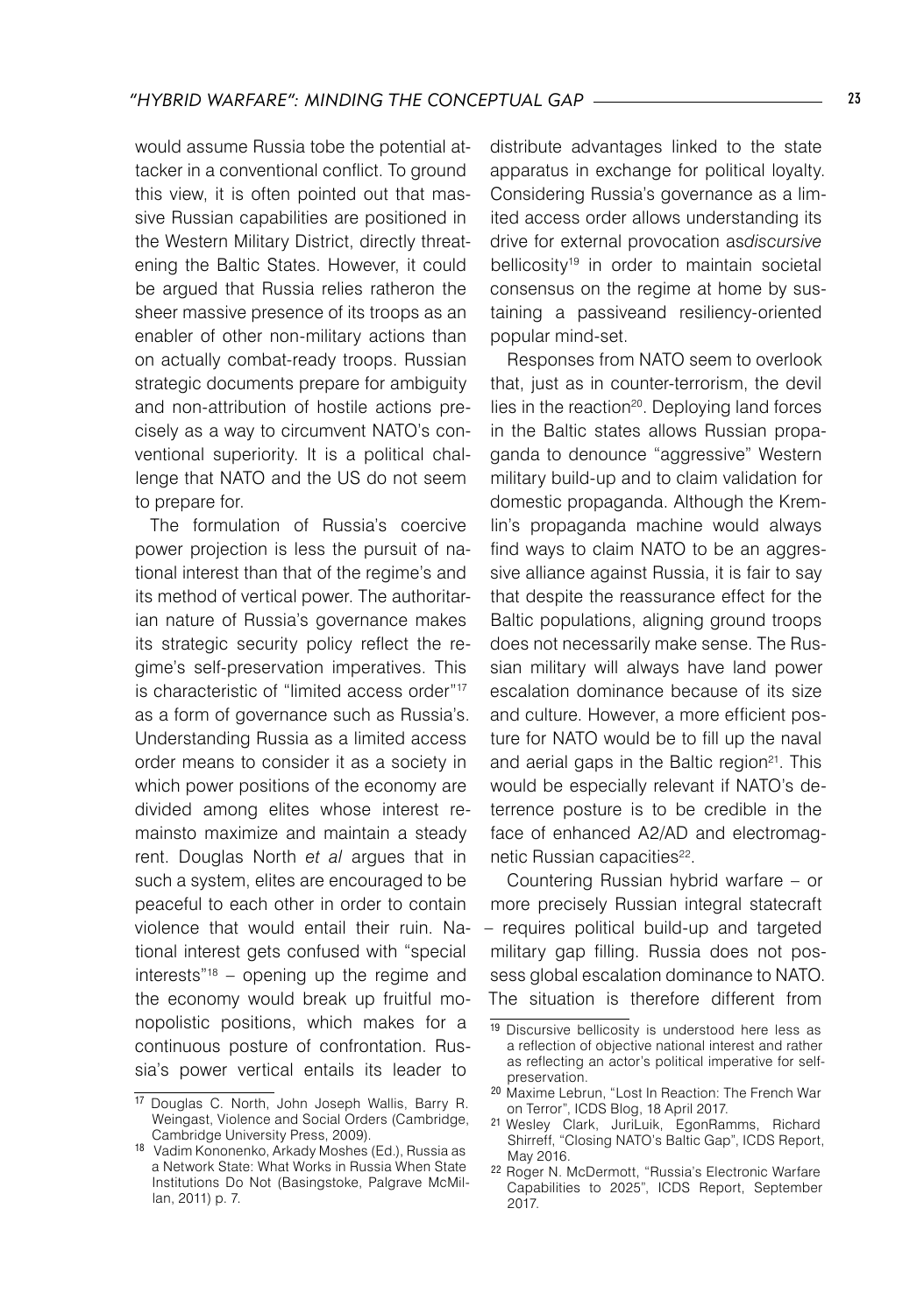Ukraine's. While in Crimea and Eastern Ukraine, Russia used hybrid warfare as an instrument of the stronger, its expression of integral statecraft towards Western states is characteristic of the weaker power. Responding to "hybrid threats" is a delicate balancing exercise. NATO logically grants primacy to a military response, but building deterrence at higher levels of violence – through land power – might perversely renderhybrid warfare more attractive.

On top of that, focusing on shielding Allies militarily might obliterate strategic thinking on the political reaction to occurrences of hybrid warfare. Russian actions would frustrate the formation of political consensus throughout the Alliance. Any hybrid attempt would be deniable, emphasising local initiatives, gravely complicatingunity among NATO allies in retaliation. Neither NATO's Enhanced Forward Presence nor the US' European reassurance scheme address the political dimension of any conflict that could arise between Russia and the Baltic States.

## Hybrid warfare and technological disruptors

Russia's coercive power projection creates a holistic security challenge, especially for the Baltic countries. It sets a context of antagonistic intertwinement of societies and economies across borders. It has become common sense since 2014 to consider that not all threats are armed or militarized, and that economic, financial and social domains uncover a wide potential for disruption. In order to achieve regime preservation, Russia is conducting a grand asymmetric strategy, attempting to substantially offset NATO's and EU's strengths and unity. It acts along a unitary scheme of mind with a unified purpose, allowing it to compress time and space in the decision – information – action loop.

#### 24 *1.2. SECURITY AND GEOPOLITICS*

Russia seems to have grasped a series of evolutions pertaining to war and warfare that have been brought about with the information age. The first one is the democratisation of the means to inflict damage. Violence and the scale of damages has descended from the state to the individual level. It means individuals have been empowered to inflict sometimes as much damage as a state actor could have in the past, through information technologies. Cyber attacks are an example in point. The second major inflexion concerns the sources of war. Wars over borders and territory are less significant than the number of wars about government types in other countries. The Russian intervention in Syria does not intend to annex a part of territory but to maintain the regime in place. The destabilisation of some parts of Eastern Ukraine is rather a means to paralyse the government in Kiev than to annex costly territories.

The last major trend concerns the disaggregation of warfare itself. Hybrid warfare, however unsatisfactory the term might be, is essentially about violence happening below the threshold triggering state response. What the information age however brings in addition to this age-old reality of warfare is the atomisation of the components of warfare. What the Russians have efficiently grasped is that it would be a major blunder to consider war and warfare along separated but connected domains. It means that effects, due to the disaggregation of warfare, the complexity of war goals and the individuation of the means to inflict violence, would be achieved in all domains simultaneously without a clear guiding logic behind it. This is precisely the point of Russian integral statecraft.

In line with this understanding of statecraft and disaggregation – atomisation – of warfare, Russia will target open societies precisely on what constitutes their open-